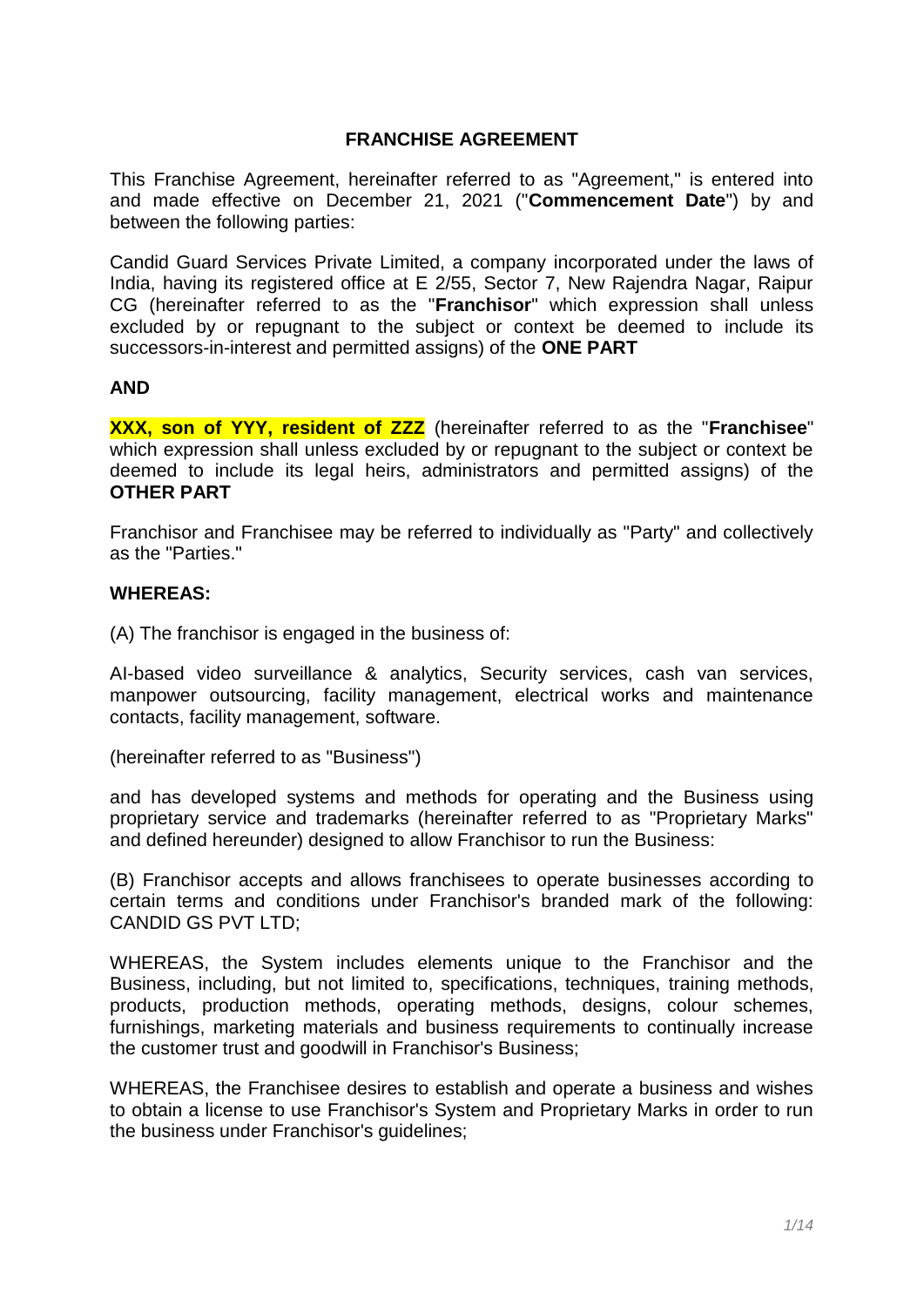WHEREAS, relying on the representations and warranties and the undertaking of the Franchisee, the Franchisor has agreed to grant the Franchisee the non-exclusive franchise to establish and operate the business on the terms and conditions as set out herein;

NOW, therefore, in consideration of the promises and covenants contained herein, as well as other good and valuable consideration (the receipt and sufficiency of which is hereby acknowledged), the Parties do hereby agree as follows:

# **Clause 1 - DEFINITIONS:**

a) Proprietary Marks: The Proprietary Marks are the marks owned by Franchisor, including but not limited to, Franchisor's branded mark, CANDID GS PVT LTD, as well as any and all other names, trademarks, service marks, logos, trade dress, or other commercial symbols or copyrighted materials belonging to Franchisor. Proprietary Marks include but are not limited to the following:

## Ex DGR company

b) System: The System shall be defined as the conceptualization, specifications, design, marketing, operation, franchising and licensing of the Franchisor Business, including the expenditure of resources into the Business, for the purposes of commercial sale to the public.

c) New Franchisee Business: New Franchisee Business shall be defined as the new business to be owned by the Franchisee, that utilizes Franchisor's System and Proprietary Marks, opened pursuant to this Agreement.

d) Term: The Term of the Agreement shall be defined as the period for which this Agreement will run, discussed more specifically elsewhere in this Agreement.

e) Gross Sales: Gross Sales shall be defined as all revenue derived from the New Franchisee Business, at regular prices before any discounts or other allowance, as well as all income of any and every other kind related to the New Franchisee Business, System, or Proprietary Marks, the fair value of any non-monetary consideration received by Franchisee for any items or sales from the New Franchisee Business, and all proceeds of business interruption insurance policies for the New Franchisee Business. Gross Sales shall not include sales or excise taxes, or other taxes, added to the selling price of any item or service collected from customers and given to state or Federal governments. Any tax rebates received by Franchisee shall be included in Gross Sales, however. Gross Sales also specifically include any charged sales.

f) Territory: Territory shall be defined as the specific geographic location where Franchisee is permitted to operate the New Franchisee Business. The Territory is as follows: **AABBCCDD.**

g) Franchisor Marketing Materials: Franchisor Marketing Materials are all the advertising and promotional materials, including press releases, signs, copy, concepts, brochures or other information used to advertise or market Franchisor's Business and given to franchisees for the purposes of advertising, as well.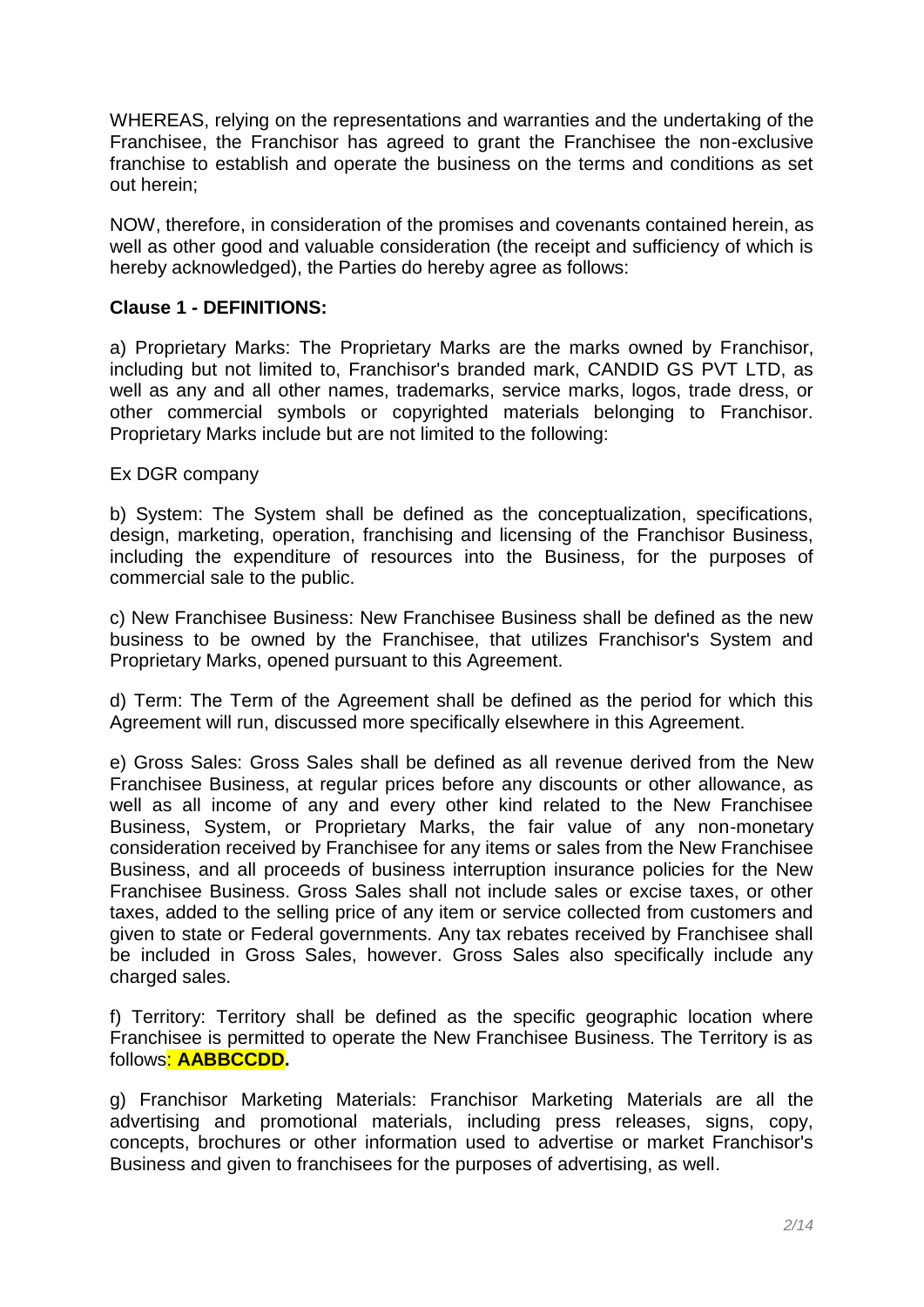h) Operating Procedures: the minimum operating procedures as set out in Annexure 1 as may be amended or updated from time to time, by the Franchisor;

# **Clause 2 - LIMITED GRANT:**

In consideration of the Franchisee paying the Franchisee Fee and complying with the Operating Procedures, the Franchisor hereby grants a franchise to the Franchisee for operating the New Franchisee Business for the Term on the terms and conditions contained herein and the Franchisee hereby accepts such franchise. It is agreed by the Parties that the Franchisee shall not have any right to further sub-franchise the operation of the New Franchisee Business.

Franchisor hereby grants, and Franchisee accepts under the terms and conditions of this Agreement, a limited, non-transferable, non-exclusive license to use the Proprietary Marks and the System to operate the New Franchisee Business in the Territory for the Term.

# **Clause 3 - CONDITIONS PRECEDENT:**

a) The Parties agree that this Agreement shall come into effect from the date on which the conditions as set out below are satisfied by the Franchisee to the satisfaction of the Franchisor ("**Commencement Date**") and shall be in force for the Term unless terminated earlier in accordance with the provisions of this Agreement:

# **Non-refundable franchisee fee deposit of Rs \_\_vide cheque no \_\_\_\_\_\_\_\_**

b) Forthwith upon the completion of all Conditions Precedent, the Franchisee shall notify the Franchisor of the same, and shall furnish all information and documents as may be required by the Franchisor evidencing such completion. In the event the Franchisor is satisfied that the Conditions Precedent have been duly completed, it shall so inform the Franchisee within 7 days of the date of the receipt of the last of the documents/information from the Franchisor.

c) In the event the Conditions Precedent are not fully complied with to the satisfaction of the Franchisor by December 31, 2022 or within such extended period as may be agreed to by the Franchisor in writing, the Franchisor shall be entitled (but not obligated) to forthwith terminate this Agreement without any liability whatsoever.

# **Clause 4 - RESERVED RIGHTS:**

Franchisee hereby acknowledges and agrees that this Agreement shall in no way mean that Franchisor's rights are limited with regard to Franchisor's Business. Franchisor and its affiliates, parents, subsidiaries, or related businesses hereby retain all rights to develop, operate, promote or otherwise exploit the Business, the System, and the Proprietary Marks. Franchisee additionally acknowledges and agrees that Franchisee is not entitled to any exclusivity or other territorial rights, except as specifically delineated in this Agreement.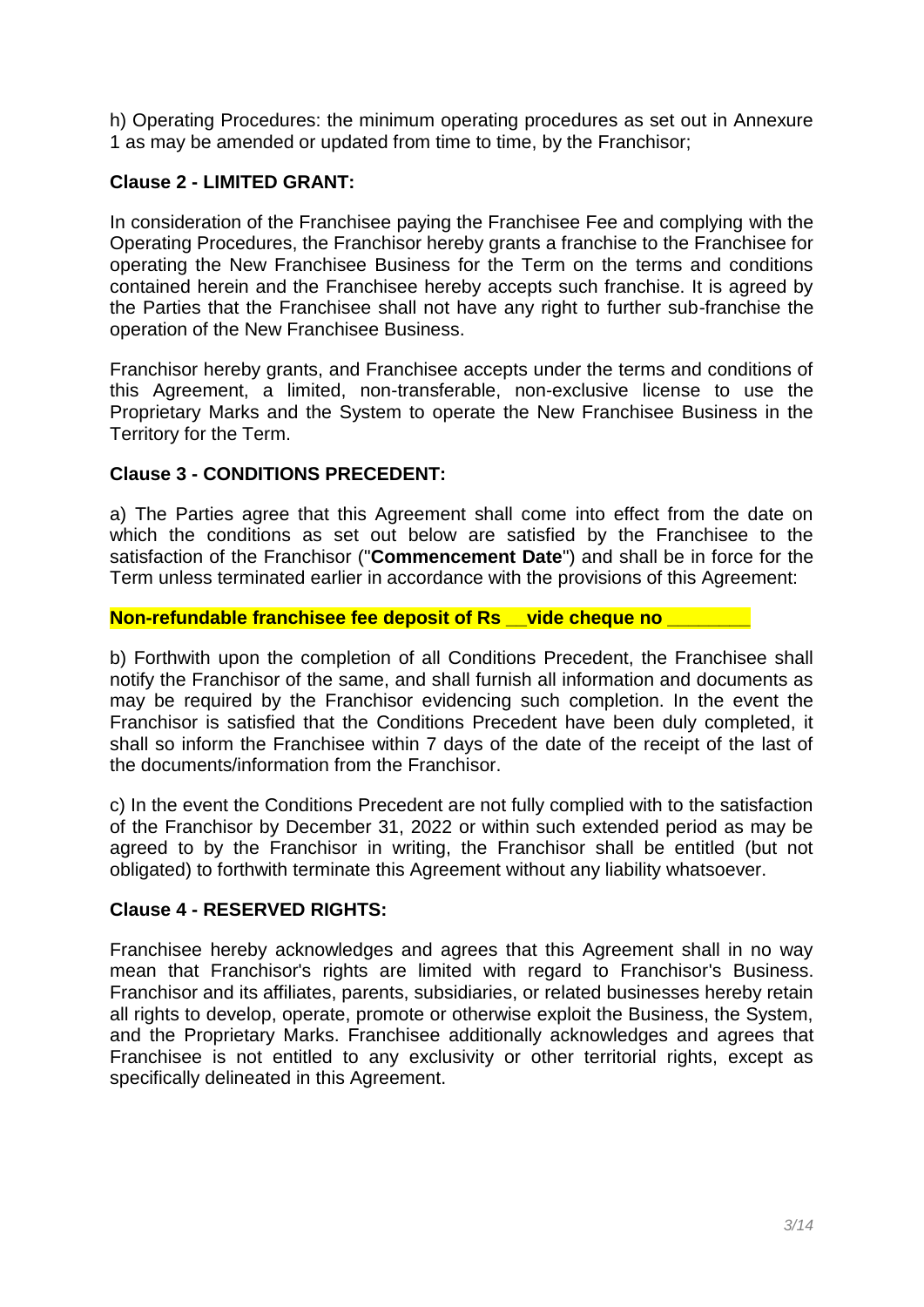# **Clause 5 - FEES:**

a) Commitment Fee: The Initial non-refundable Fee of Rs. has been paid as follows:

#### **Chq No, NEFT/RTGS vide UTR No \_\_\_\_\_\_\_\_\_\_\_\_\_\_ dated**

b) The Franchisee agrees and acknowledges that the Commitment Fee is a one-time and non-refundable fee and shall not be refunded to the Franchisee under any circumstances, including but not limited to termination of this Agreement.

c) Should Franchisee fail to pay the Initial Fee or any portion of it, Franchisor shall have the absolute right to declare this Agreement null and void and retain any portion of the Initial Fee that Franchisee may have already paid. Franchisor shall then have no additional obligations to Franchisee under this Agreement.

d) Franchise Fees: Franchisee shall pay franchise fees ("Franchise Fees") to the Franchisor as follows:

#### **One-time non-refundable franchisee fees for one year is as under: -**

- 1. Class C City = Rs  $50,000/$  plus GST
- 2. Class B City = Rs 75,000/- plus GST
- $3.$  Class A City = Rs 1,00,000/- plus GST
- 4. Entire state  $=$  Rs 2.5 lac plus GST
- 5.  $7$  Psara states = Rs 7 lacs plus GST

The payments will come in Candid GS Pvt Ltd account and the franchisee share will be credited to their account after deduction of applicable taxes. A google sheet of accounting will be shared with each franchisee for transparency of accounts and transactions.

e) Franchisee shall report its Gross Sales to Franchisor accurately, on a Monthly basis, or any other periodic time period specified by the Franchisor, in any way that Franchisor requires.

f) Royalties: Franchisee shall pay Franchisor a royalty for use of the Proprietary Marks which shall be as follows:

40% of profit share will be retained by the franchisor (Candid GSPL) on business generated by the franchisee and 90% of profit share will be retained by the franchisor in the business generated by the franchisor and managed by a franchisee.

All payments from clients will be credited to Candid GSPL account and then company will pay the franchisees 60% or 10% share, as the case may be after deduction of applicable TDs.

## **Clause 6 - ADVERTISING:**

a) Franchisee hereby agrees to use and prominently display the Franchisor Marketing Materials and Proprietary Marks solely in connection with the New Franchisee Business.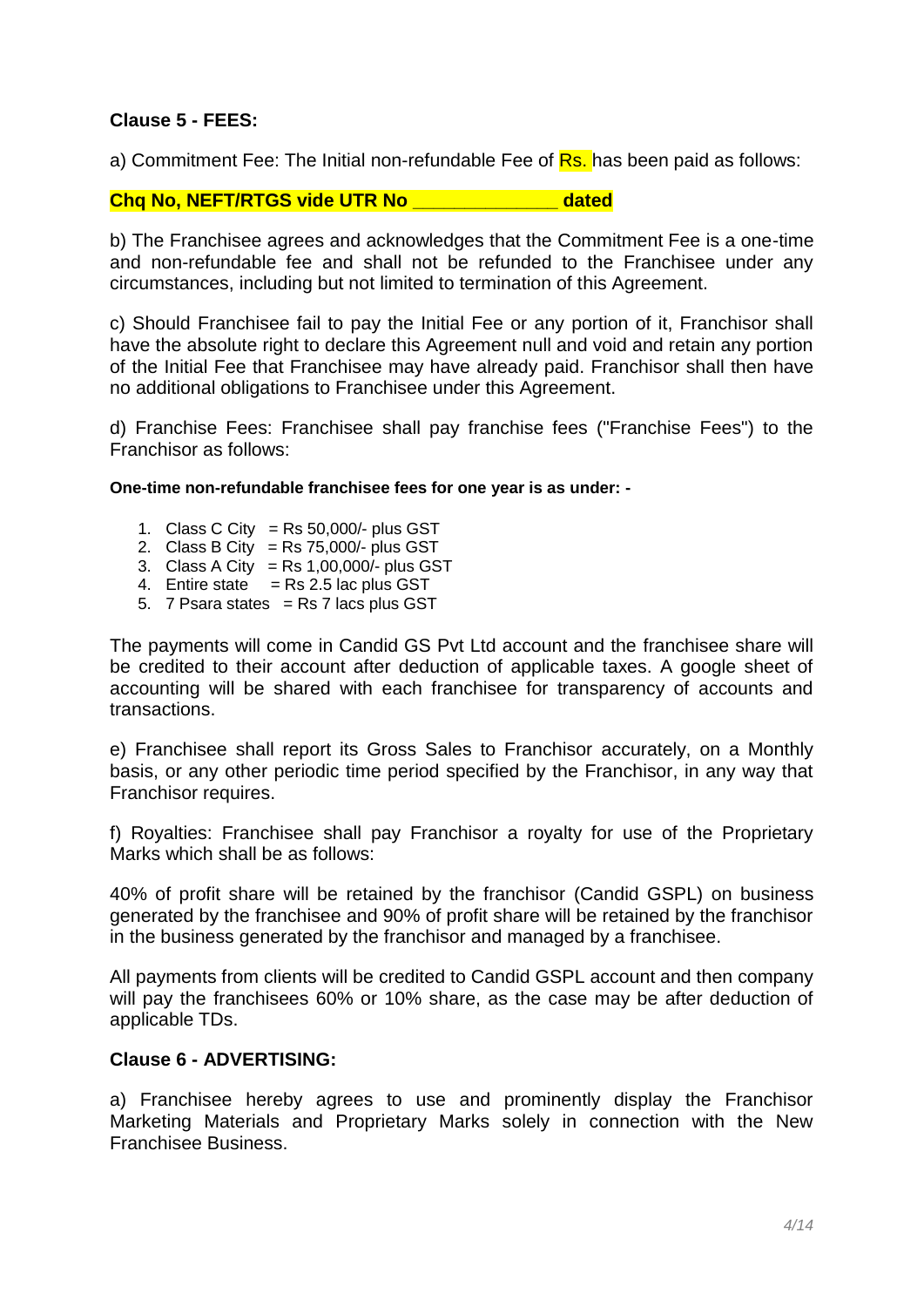b) Franchisee agrees to the following guidelines for local advertising and marketing purposes in connection with the New Franchisee Business:

Franchisees may follow up the leads given by the franchisor themselves or appoint a sales person for same.

The franchisor may request reports regarding Franchisee's advertising expenditure and activities, at Franchisor's sole and exclusive discretion.

c) Franchisee agrees not to advertise or market the New Franchisee Business in any way which may disparage or detract from the reputation of Franchisor. If Franchisee has not received prior approval for any marketing materials, Franchisee agrees to submit such materials to Franchisor for approval, which Franchisor will approve or deny in a reasonable time period.

## **Clause 7 - OPENING DATE:**

Franchisor and Franchisee agree to estimated opening date of December 21, 2021 ("Opening Date"). Notwithstanding the foregoing, Franchisee agrees not to commence any operations for the New Franchisee Business until Franchisor has approved the specifications of the business as adhering to the terms and conditions of this Agreement.

## **Clause 8 - COMPLIANCE WITH OPERATING PROCEDURES:**

Franchisor hereby agrees to comply with the following operating standards:

Use of standard code of conduct and SOPs of Franchisor. The uniform of guards and logo of the company will be as per laid down guidelines only. Reports and returns will be strictly in the format of the franchisor and the software for same will be provided by the franchisor.

Franchisee hereby agrees to strictly comply with Franchisor's System, as outlined by Franchisor to Franchisee. Such information will be given in the form of a manual, training provided or other written document. Any failure of Franchisee to comply with the System standards shall be grounds for termination of this Agreement.

## **Clause 9 - TERM & TERMINATION:**

The Term of this Agreement shall begin on the Commencement Date listed at the end of this document and will end on the Expiration Date, as defined below unless this is Agreement is terminated sooner as listed in this provision and elsewhere within this Agreement. If the dates set forth at the end of this document are different, this Agreement is to be considered effective as of the date that both Parties have signed the agreement, which may be the later date.

The Expiration Date shall be as follows: 1st anniverary of opening

If for any reason, Franchisee does not open the New Franchisee Business by the Opening Date, Franchisor shall be entitled to the following remedies, at Franchisor's sole and exclusive election: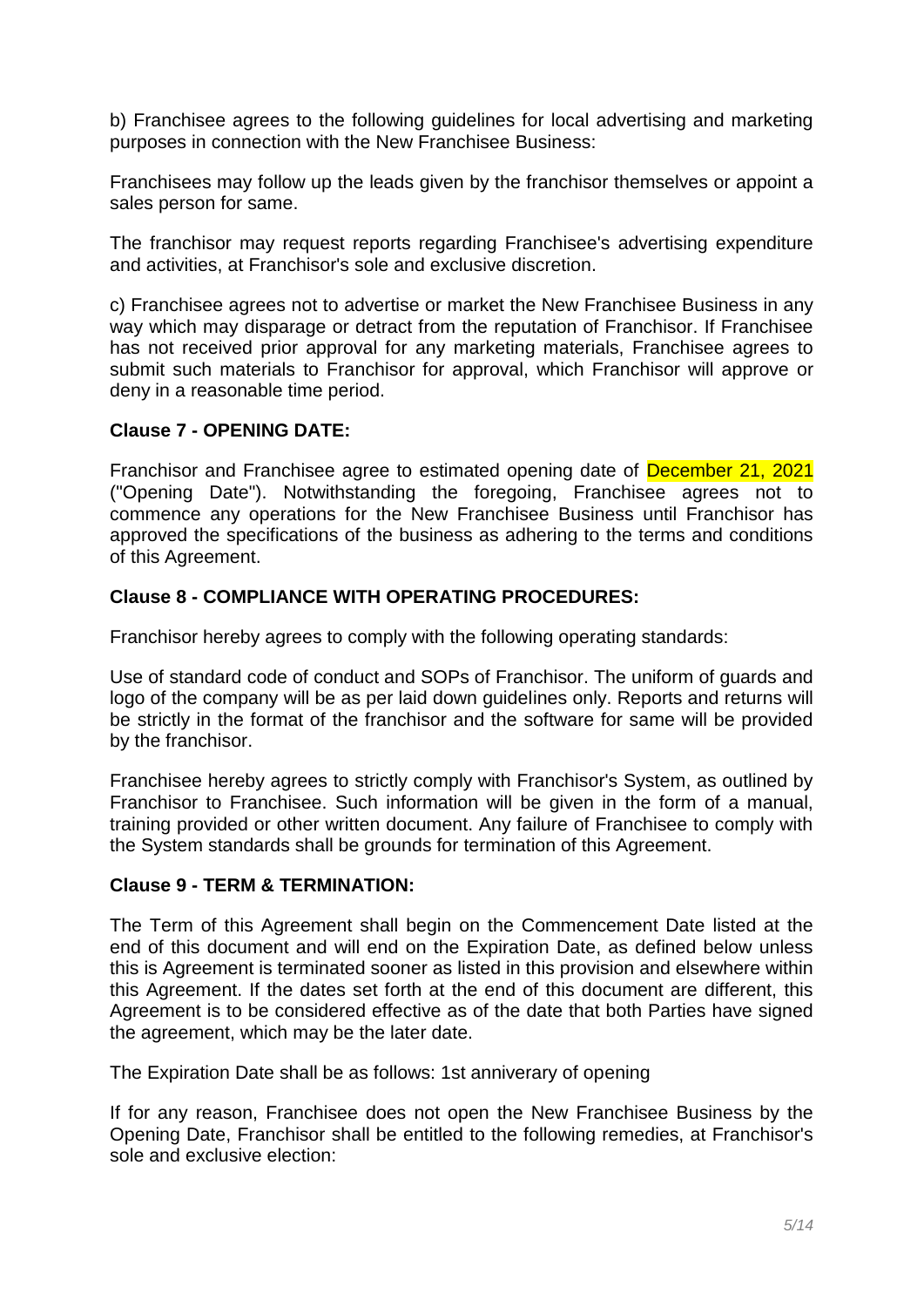a) Franchisor shall allow Franchisee additional time to open the New Franchisee Business, leaving the Expiration Date as is; or

b) Franchisor shall require Franchisee to enter into a new Franchise Agreement with a new Opening Date and possible new Expiration Date at the sole and exclusive discretion of Franchisor.

Franchisor shall have the ability to terminate this Agreement for good cause, defined as any material breach of this Agreement. Specifically, Franchisee acknowledges and agrees that the following acts (considered a non-exhaustive list, not including each specific material breach of this Agreement) shall be cause for immediate termination:

a) Abandonment of the New Franchisee Business for a period of ten (10) consecutive days or any shorter period of time if Franchisor has determined that Franchisee does not intend to continue operation of the New Franchisee Business;

b) Franchisee's bankruptcy or insolvency;

c) Any levy made upon the New Franchisee Business;

d) The right to occupy the physical space of the New Franchisee Business is lost or terminated in any way;

e) The franchisee is convicted of a felony or any criminal misconduct related to the operation of the New Franchisee Business;

f) Franchisor discovers a material misrepresentation made by Franchisee in connection with this Agreement;

g) Franchisee engages in any behaviour which would impair the Franchisor's trademark, trade name, or any other commercially-valuable intellectual property;

h) Franchisee behaves in any manner which would reflect poorly on the reputation and goodwill of Franchisor or fails to act in a commercially reasonable manner; or

i) Franchisee fails to pay any fees, costs, charges or other amounts due under this Agreement.

The franchisee must be given written notice of termination in advance of such termination and the notice must state the reasons for termination clearly. The franchisee may also be given an opportunity to cure if the termination is not being undertaken as a result of one of the good cause reasons listed above.

#### **Clause 10 - RIGHTS & OBLIGATIONS ON TERMINATION:**

In the event this Agreement naturally expires or is terminated, Franchisee hereby agrees to undertake the following acts:

a) Immediately cease to use the Proprietary Marks and the System for any business and return any manuals, specifications, forms, memoranda, training materials,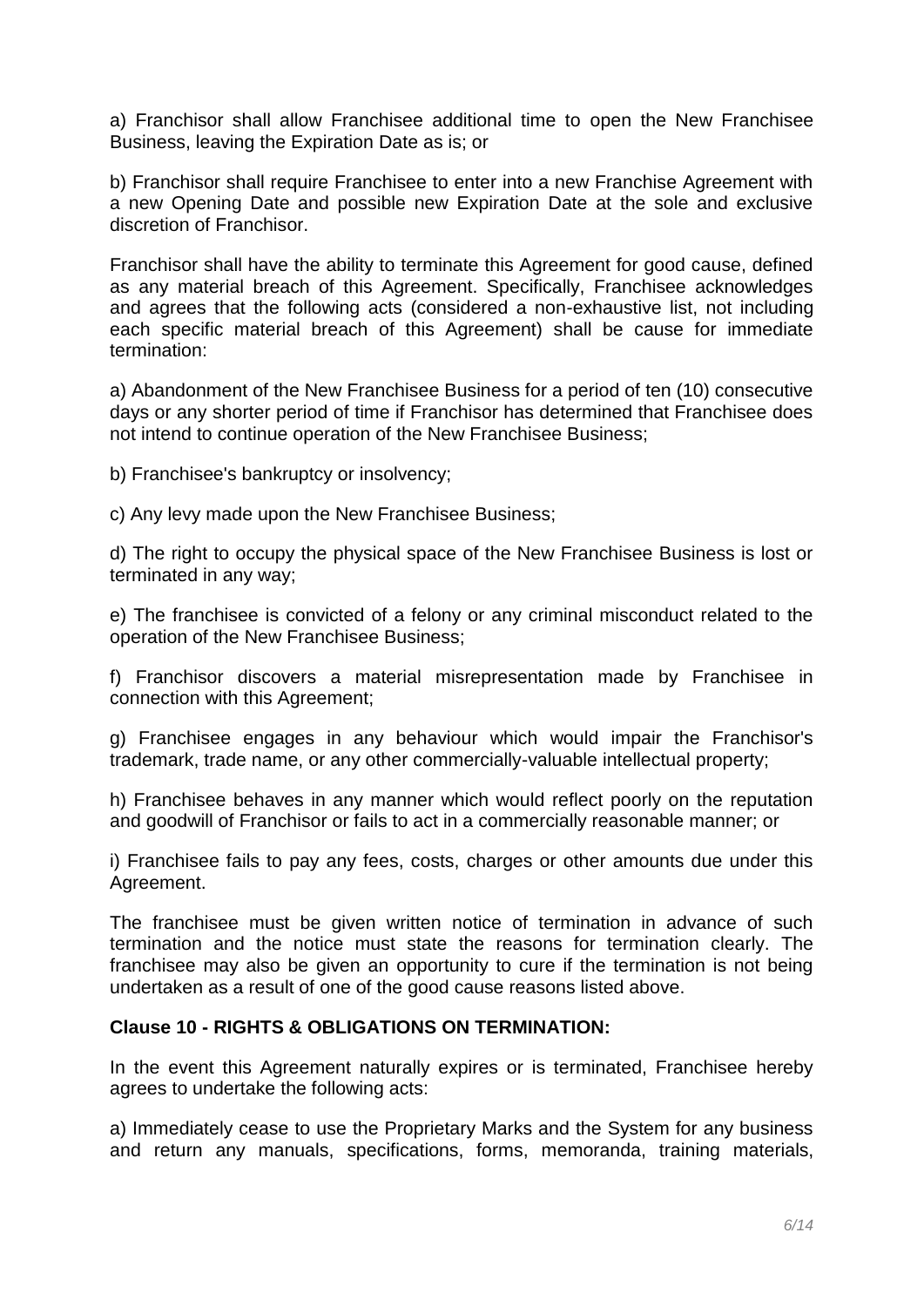advertising materials, instructions, and materials with the Proprietary Marks listed on them to Franchisor; and

b) Remove any signs or advertisements which identify Franchisor or Franchisor's business from the New Franchisee Business and perform any remodelling or redecoration which may be required by Franchisor to distinguish it further from Franchisor's business.

Franchisor shall retain any and all fees and other monies paid pursuant to this Agreement. Franchisor shall also have the ability, at Franchisor's election, to purchase Franchisee's interest in any lease, physical space, furniture, fixtures, equipment or other tangible assets. The purchase price shall be the lesser of the Franchisee's cost or the then fair market value of such tangible property, as assessed by an independent appraiser.

If there are any fees owed to the Franchisor at the expiration or termination of this Agreement, Franchisee shall pay them immediately. If the termination is by reason of the Franchisee's breach or default, such sums shall include any and all damages, costs, and expenses incurred by Franchisor.

Franchisor shall retain all rights and remedies after the termination or expiration of this Agreement. Furthermore, such expiration or termination shall not release Franchisee of any of obligations to Franchisor at the time of the expiration or termination nor terminate those obligations and liabilities of Franchisee which, by their nature, survive the expiration or termination of this Agreement.

#### **Clause 11 -RENEWAL:**

If Franchisee should like to renew the Parties' relationship at the end of its Term, Franchisee shall provide a written request for renewal to Franchisor at least the following period prior to the Expiration Date: 30 days. Such written document shall describe that the particular request is for one additional Term as defined in this Agreement.

Franchisee hereby acknowledges and agrees that the terms of any agreement to renewal ("Renewal Agreement") may be substantially different, including any royalty or franchise fees and any other terms at Franchisor's sole and exclusive discretion.

In order to be considered for renewal, Franchisee shall have met each of the following condition(s):

Minimum one running contract must be there and the franchisee must have generated sufficient business and has been approved by the performance monitoring committee.

Despite meeting the above-listed condition(s), Franchisee acknowledges and agrees that Franchisor shall in no way be obligated to issue any Renewal Agreement to Franchisee.

If Franchisor decides, in Franchisor's sole and exclusive discretion, that a Renewal Agreement shall be offered to Franchisee, Franchisee shall execute such agreement in a timely manner.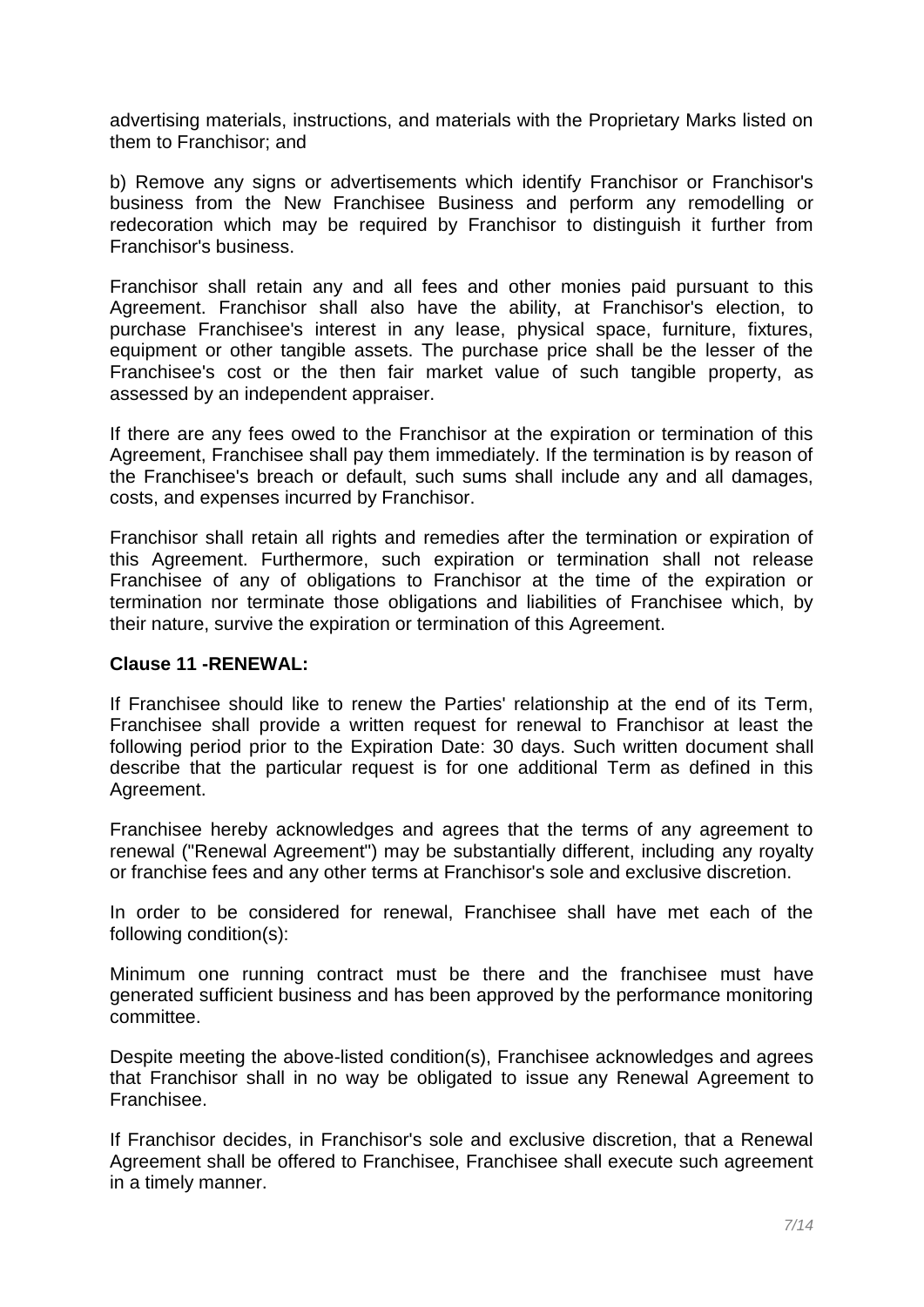The Parties acknowledge and agree that this Agreement confers no automatic right or other rights to renewal, continuation, or a subsequent franchise agreement on or after the Expiration Date and that Franchisor shall have no obligation to continue any relationship with Franchisee after the Expiration Date. If Franchisor elects not to renew, written notice must be provided to the Franchisee at least 180 (one hundred and eighty) days in advance.

If Franchisee enters into any new lease or extends any lease for tenancy of the New Franchisee Business extending beyond the Term, Franchisee acknowledges that Franchisee shall be doing so at its own risk.

# **Clause 12 - FRANCHISOR'S OBLIGATIONS:**

a) Prior to the Opening Date, Franchisor shall provide initial training for Franchisee and portions of Franchisee's staff, in Franchisor's sole and exclusive discretion. The franchisor is not obligated to train more than one person, but may allow additional staff if Franchisor sees fit.

b) Prior to the Opening Date, Franchisor shall loan or otherwise provide a copy of an operations manual to Franchisee for the purpose of allowing Franchisee to become familiar with Franchisor's requirements.

c) Prior to the Opening Date, Franchisor shall provide Franchisee with standard criteria for the design and configurations required for the New franchisee Business, including exterior and interior design and layout, fixtures, furnishings, equipment, and signage.

d) Prior to the Opening Date, Franchisor shall inspect the New Franchisee Business to determine that it reasonably conforms to the requirements of Franchisor.

e) Franchisor shall provide certain pre-opening and opening assistance and guidance to Franchisee, as Franchisor deems appropriate in Franchisor's sole and exclusive discretion.

f) Franchisor shall provide Franchisee with advisory assistance from time to time, including with the provision of information, data, manuals, techniques, and possibly materials regarding the New Franchisee Business and its operations.

## **Clause 13 - RELOCATION OR OUTSIDE SALES:**

No part of this Agreement permits Franchisee any rights to relocate the New Franchisee Business, use the System outside the New Franchisee Business, or engage in any services or sell any goods bearing the Proprietary Marks outside the Territory. If Franchisor occasionally agrees to allow Franchisee to engage in business outside the Territory, this shall not be considered a waiver of the foregoing. Franchisor shall have specific requirements applicable to any sales or services outside the Territory.

# **Clause 14 - PROPRIETARY MARKS:**

a) Franchisor's Retained Rights: Franchisee hereby acknowledges and accepts that Franchisor is the owner of all right, title and interest in and to the Proprietary Marks.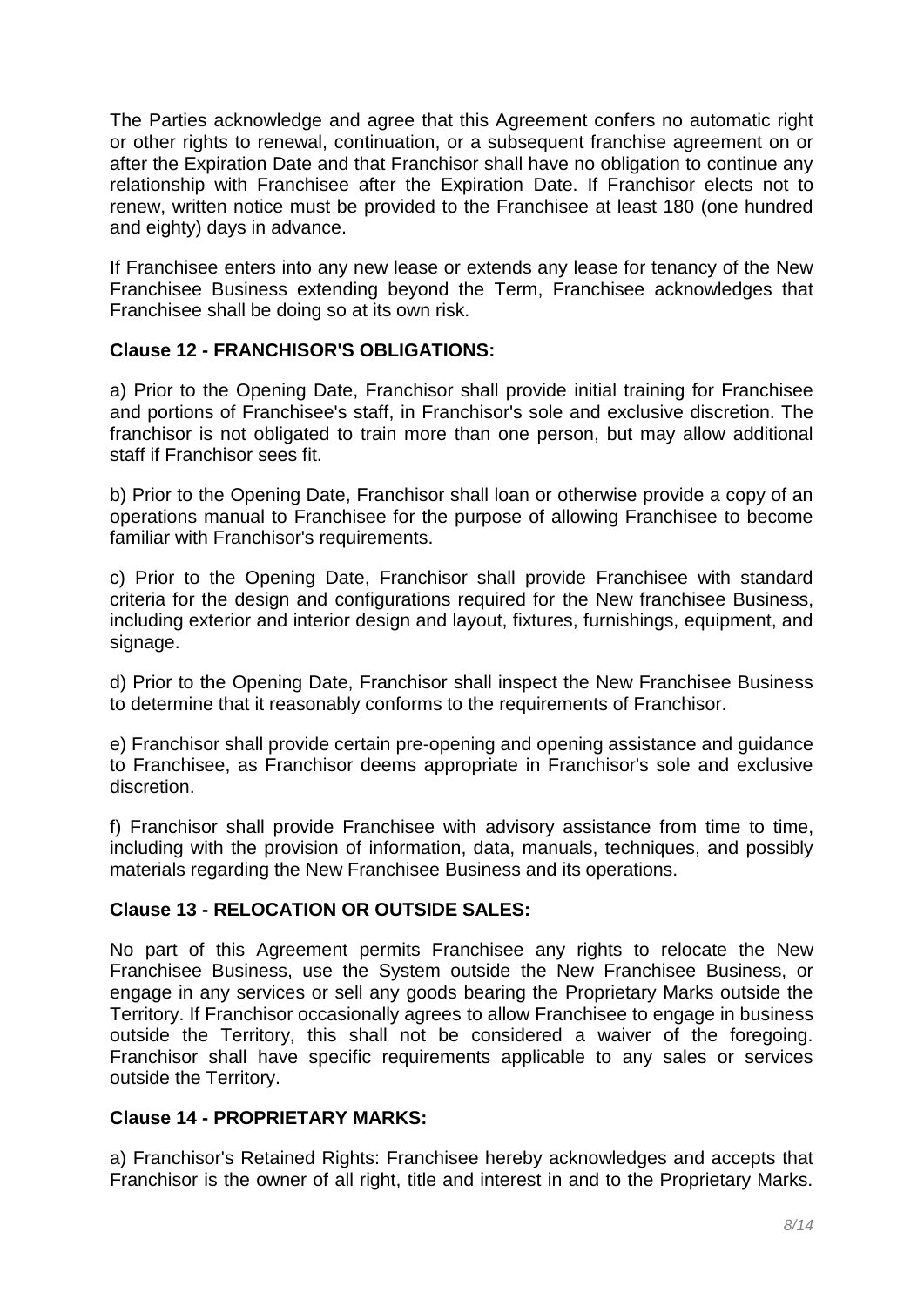As such, Franchisor agrees to indemnify and hold Franchisee harmless against any claims that the Franchisee's use of the Proprietary Marks infringes on the rights of any third party. In such a scenario, Franchisee agrees to immediately notify Franchisor of the claim, as well as cooperate to the maximum extent possible in Franchisor's defence and/or settlement of the claim.

b) Franchisee's Use: In conjunction with other provision in this Agreement, Franchisor hereby grants Franchisee a limited, non-exclusive, revocable license to use, reproduce, publicly display, or distribute the Proprietary Marks for the agreedupon terms set forth in this Agreement. The Proprietary Marks used for any purpose not directly related to these terms must be with the express written permission of Franchisor and may include the payment of additional fees unless otherwise agreed to in writing.

c) Franchisee agrees to use the Proprietary Marks in substantially the same manner as used by Franchisor as part of the System, specifically as follows:

Franchisees are not allowed to open any bank account of the franchisee and the bank account given by the franchisor will be operated and used for all financial transactions.

Franchisee may also be requested by Franchisor to identify itself as a licensee or franchisee in a certain manner and must do so.

d) Franchisee may not assign, transfer, sublicense, or otherwise allow any other person or business to use any of the Proprietary Marks and may not hold itself out as an agent of Franchisor through the use of the Proprietary Marks.

e) Franchisee will not use, display, or apply for registration with or register with any local, state, or Federal government any names or marks that are similar to any of the Proprietary Marks, in Franchisor's sole and exclusive discretion.

f) Franchisee hereby agrees to comply with all of Franchisor's instructions regarding any required filings for fictitious or business names, as well as execute and maintain any necessary paperwork to run the New Franchisee Business and use the Proprietary Marks.

g) If any litigation ensues or is threatened regarding the Proprietary Marks against Franchisee, Franchisee shall immediately notify Franchisor in writing and cooperate fully in Franchisor's defence or settlement of the claim. Franchisee agrees not to institute any litigation or make any demand or serve any notice of any legal action without first obtaining the written prior consent of Franchisor. The franchisor has the right to bring such action and to join Franchisee.

h) Franchisee agrees that Franchisor and any affiliates are the owners of all right, title, and interest in and to the Proprietary Marks, as well as the goodwill associated with such marks, and that such marks are valid to identify the Franchisor's Business and System, as well as those additional franchisees who operate using the System.

i) The franchisor may, at Franchisor's sole and exclusive discretion, replace, add, delete or otherwise modify the Proprietary Marks. If Franchisor takes any such action,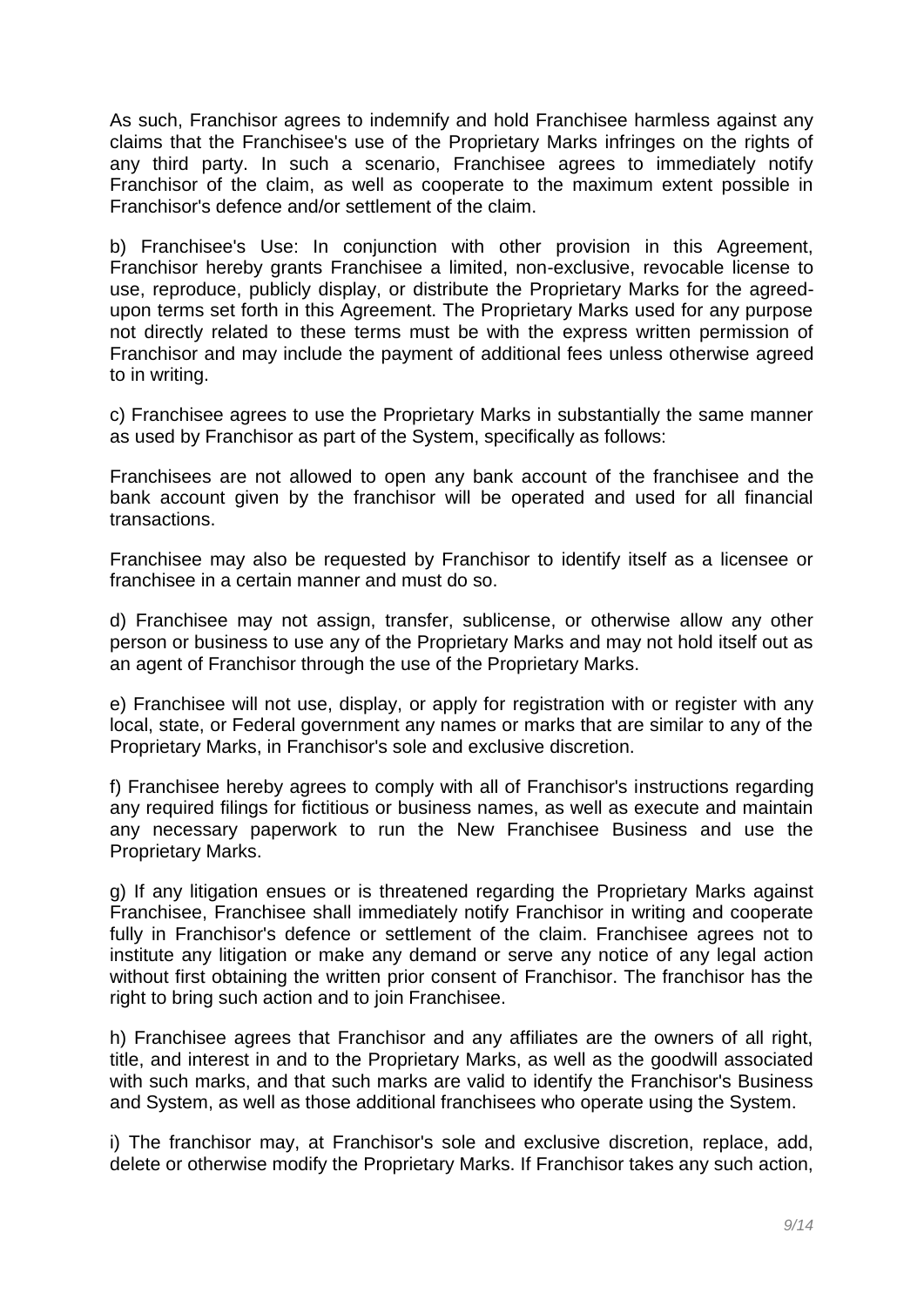Franchisee hereby agrees to accept the new Proprietary Marks and bear the cost of confirming the New Franchisee Business for the new Proprietary Marks.

j) Franchisee agrees, now and hereafter, not to attack the ownership, title or rights of Franchisor or Franchisor's affiliates in any of the Proprietary Marks, contest the validity of any of the Proprietary Marks, take any action which could jeopardize or infringe upon the Proprietary Marks or misuse the Proprietary Marks in any way.

k) Franchisee acknowledges and agrees that Franchisee has no ownership interest in any of the Proprietary Marks, the System, or any other intellectual property belonging to Franchisor and/or Franchisor's affiliates, and that any license granted hereunder is non-exclusive and shall be in effect only for the term of this Agreement and Franchisee's relationship with Franchisor. Franchisee further acknowledges and agrees that Franchisee is not owed any intellectual property rights by Franchisor and that this license is revocable at any time.

l) Franchisee may not use any other marks in connection with any of the Proprietary Marks, unless Franchisee has received specific prior written approval from **Franchisor** 

## **Clause 15 - NON-COMPETITION:**

During the course of this Agreement and for a period of 1 year thereafter, Franchisee agrees to refrain from engaging, directly or indirectly, in any form of commercial competition (including, but not limited to, through business, marketing, investment or financial activities) with Franchisor in the following territory: India. Franchisee agrees not to engage in any form of commercial competition either single-handedly or through employment or contracting with a third-party or organization. Without limitation to the above, Franchisee shall not use any of the business information given by Franchisor to Franchisee directly or indirectly to procure a commercial advantage over Franchisor or otherwise use any designs, ideas or concepts created by or belonging to Franchisor without the express written consent of the Franchisor in the following territory: India.

## **Clause 16 - QUALITY CONTROL:**

The franchisor shall have the unconditional right to inspect the New Franchisee Business to assure quality control. The franchisor may send representatives from time to time, for the purposes of observation, examination, and evaluation with prior notice of 2 business day. The franchisor may, at its sole discretion, send Franchisee an inspection report, and demand that Franchisee immediately complies with any and all deficiencies or unsatisfactory conditions. If Franchisee fails to correct any deficiency within the time period written on the inspection report or communicated by Franchisor, Franchisor shall have the right to implement a required fee for Franchisee or terminate this agreement, as Franchisor may see fit.

## **Clause 17 - NO WAIVER:**

None of the terms of this Agreement shall be deemed to have been waived by any act or acquiescence of Franchisor. Only an additional written agreement can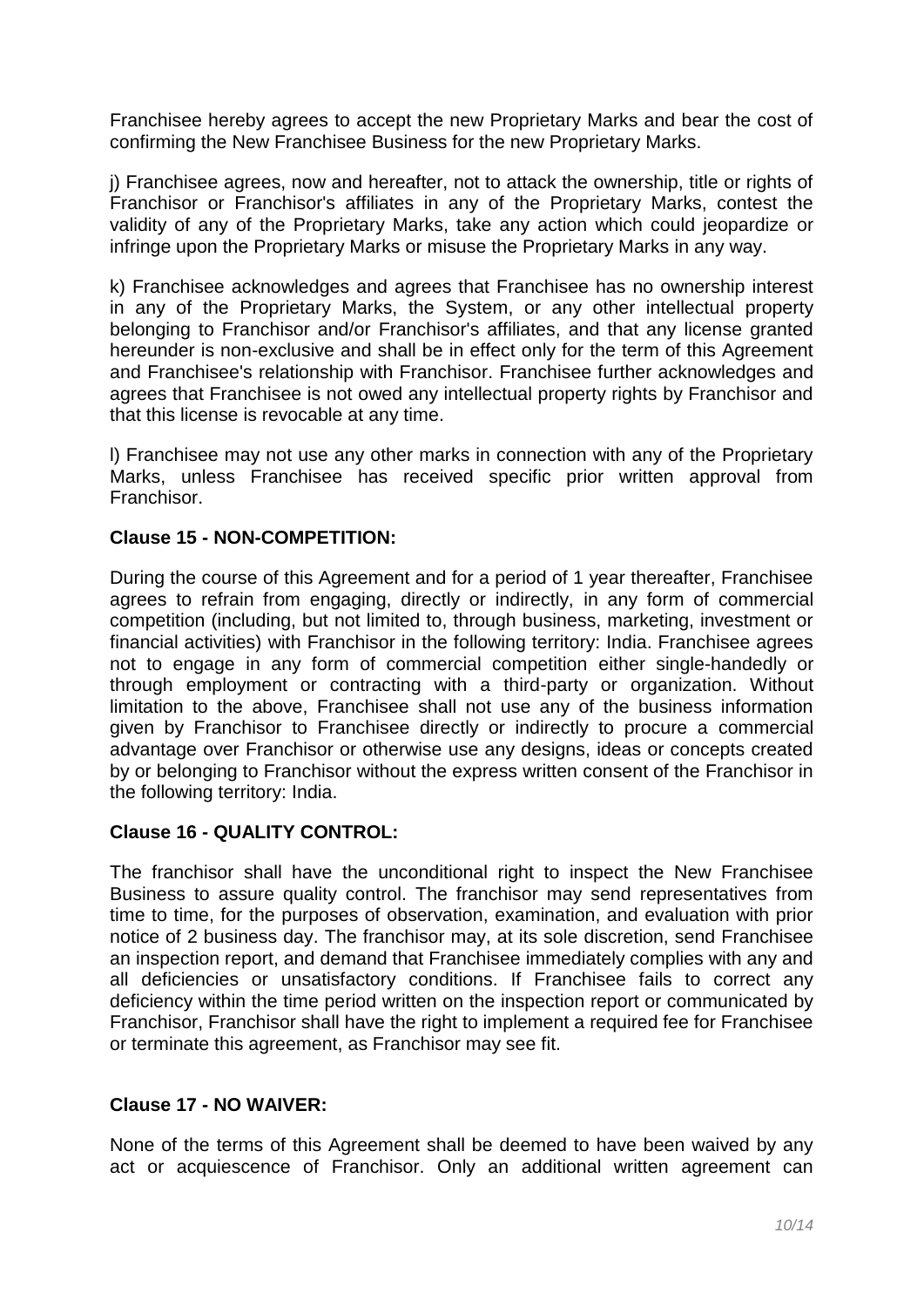constitute waiver of any of the terms of this Agreement between the Parties. No waiver of any term or provision of this Agreement shall constitute a waiver of any other term or provision or of the same provision on a future date. Failure of Franchisor to enforce any term of this Agreement shall not constitute waiver of such term or any other term.

# **Clause 18 -FORCE MAJEURE:**

Neither Party is liable for any failure to perform due to causes beyond its reasonable control including, but not limited to, acts of God, acts of civil authorities, acts of military authorities, riots, embargoes, acts of nature and natural disasters, pandemics and other acts which may be due to unforeseen circumstances.

#### **Clause 19 -INDEMNITY:**

The Franchisee hereby agrees to indemnify and hold Franchisor harmless from all damages, costs, attorney's fees, or other losses arising out of or relating to the breach of this Franchise Agreement by the Franchisee.This includes any cutting done by client or delayed payment of statutory dues or interest or penalty arising due to delayed or non-clearance of bills by clients due to laxity of franchisee.

#### **Clause 20 - SEVERABILITY:**

If any provision of this Franchise Agreement shall for any reason be held to be invalid, illegal, or unenforceable in any respect, such invalidity, illegality, or unenforceability shall not affect any other provision thereof, and this Franchise Agreement shall be construed as if such invalid, illegal or unenforceable provision had never been contained herein. Any invalid or unenforceable provision of this Franchise Agreement shall be replaced with a provision that is valid and enforceable and most nearly gives effect to the original intent of the invalid/unenforceable provision.

## **Clause 21 - ENTIRE AGREEMENT:**

This Franchise Agreement constitutes the entire agreement and understanding of the Parties with respect to the subject matter hereof and supersedes any and all prior negotiations, correspondence, agreements, understandings duties or obligations between the Parties with respect to the subject matter hereof.

# **Clause 22 - NO OTHER RIGHTS GRANTED:**

Nothing in this Agreement is intended to grant any rights under any patent, copyright or other intellectual property rights of any Party in favour of the other, nor shall this Agreement be construed to grant any Party any rights in or to the other Party's Confidential Information, except the limited right to use such Confidential Information in connection with the proposed relationship between the parties. The Receiving Party shall not receive any intellectual property rights in the Confidential Information other than a limited right to use the Confidential Information for the purposes specified in this Agreement. All intellectual property rights shall continue to vest with the Disclosing Party. The Disclosing Party shall retain all title, interest and rights and all intellectual property and proprietary rights in the Confidential Information. No license under any trademark, patent or copyright, or application for same which are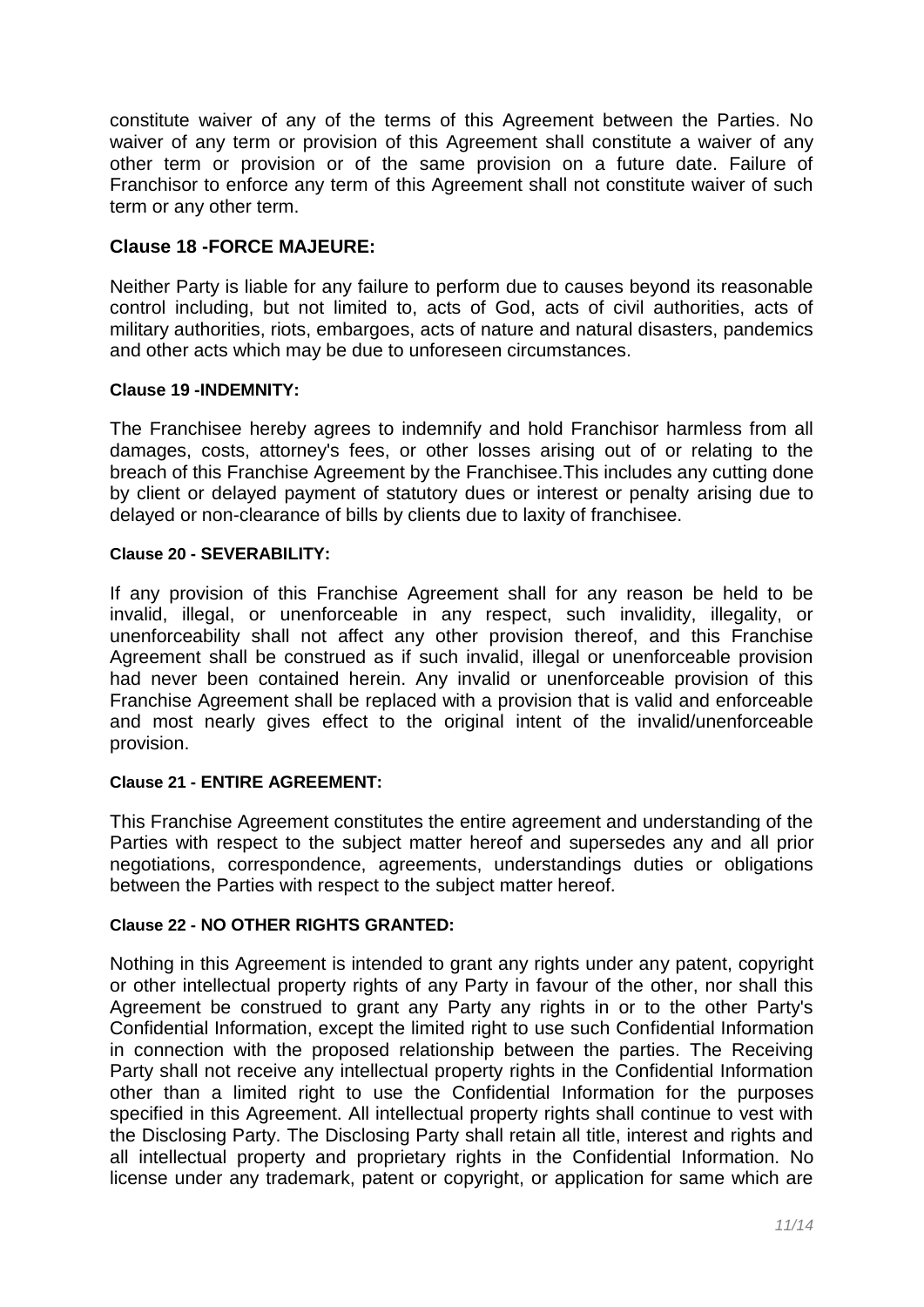now or thereafter may be obtained by Disclosing Party is either granted or implied by the conveying of Confidential Information. The Receiving Party shall not conceal, alter, obliterate, mutilate, deface or otherwise interfere with any trademark, trademark notice, copyright notice, confidentiality notice or any notice of any other proprietary right of the Disclosing Party on any copy of the Confidential Information, and shall reproduce any such mark or notice on all copies of such Confidential Information. Likewise, the Receiving Party shall not add or emboss its own or any other mark, symbol or logo on such Confidential Information.

#### **Clause 23 - AMENDMENTS:**

Any change, alteration, amendment, or modification to this Franchise Agreement must be in writing and signed by authorized representatives of both Parties.

#### **Clause 24 - DISPUTE RESOLUTION:**

Any dispute(s) arising out of this Agreement shall, as far as possible, be settled amicably between the Parties hereto failing which the following shall apply:

a) Any dispute under this Agreement shall be referred to arbitration by a sole arbitrator to be appointed jointly by the Parties.

b) The arbitration proceedings shall be held in Raipur in accordance with the provisions of the Arbitration and Conciliation Act, 1996 or any statutory re-enactment or modification thereof for the time being in force.

c) The Parties agree that the arbitration award shall be final and may be enforced as a decree.

d) The Parties further agree that subject to the above only the competent courts at Raipur shall have jurisdiction in all matters arising hereunder.

e) The Parties further agree to keep the arbitration proceedings and the arbitral award confidential.

#### **Clause 25 - INDEPENDENT PARTIES:**

The Parties hereby acknowledge and agree that nothing in this Agreement shall be deemed to constitute a partnership, joint venture, agency relationship or otherwise between the Parties. The Franchisee shall be considered an independent contractor for the Franchisor. This Agreement is for the sole and express purpose of that independent contractor relationship for the opening and operation of the New Franchisee Business under the terms and conditions herein.

#### **Clause 26 -EXCLUSIVITY:**

Nothing in this Agreement restricts the Disclosing Party or its group companies from discussing similar arrangements and/or any related transaction with any other party, any regulatory body in India and their respective successors.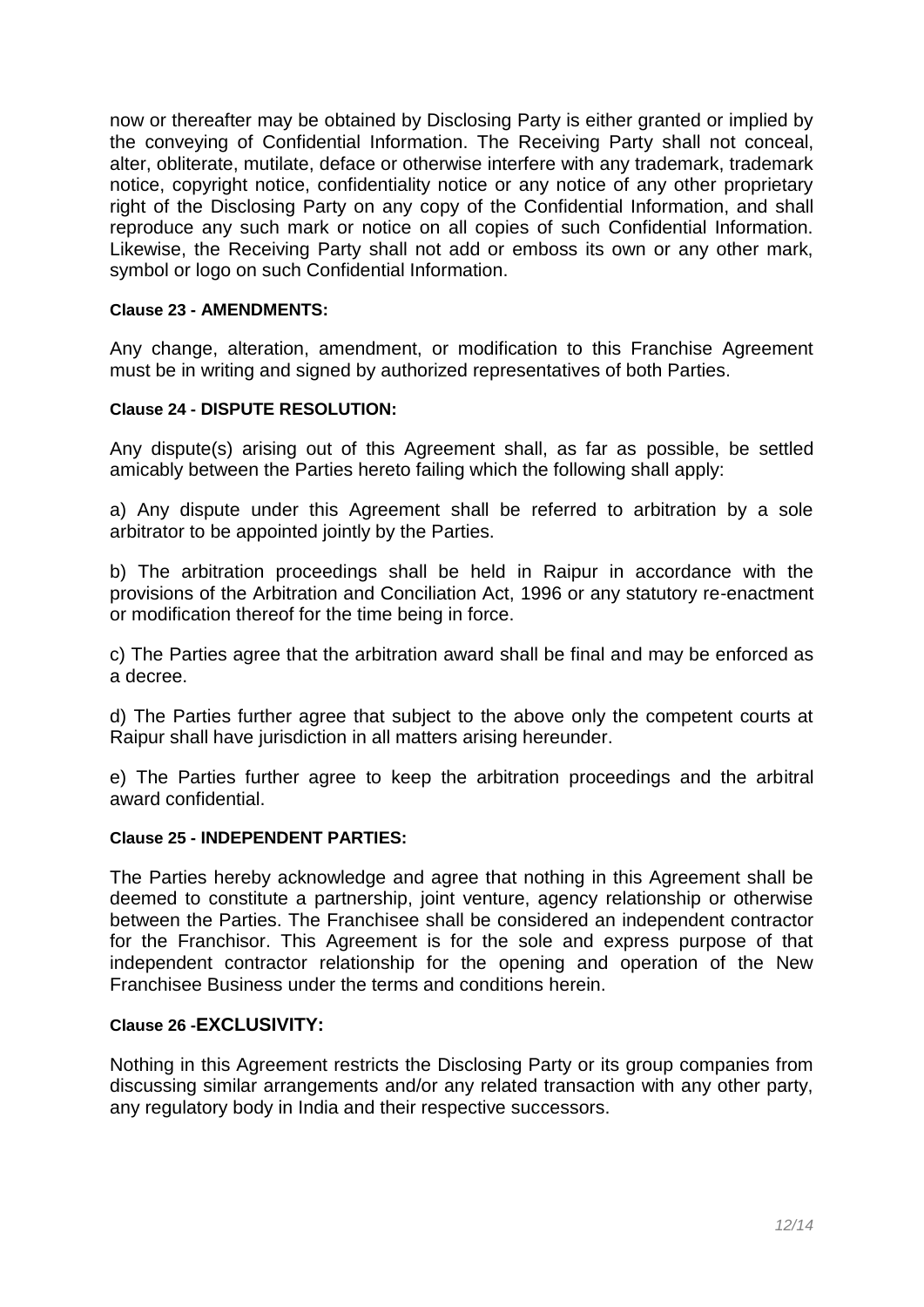#### **Clause 27 - ASSIGNMENT:**

This Agreement shall not be assignable by any Party without the prior written consent of the other Party.

#### **Clause 28 -ANNOUNCEMENTS:**

A Party shall not make any news releases, public announcements, give interviews, issue or publish advertisements or publicize in any other manner whatsoever in connection with this Agreement, the contents/provisions thereof, other information relating to this Agreement, the Confidential Information or other matter of this Agreement, without the prior written approval of the other Party.

## **Clause 29 - NOTICES:**

Any notice to be given under this Agreement shall be in writing and shall be sent by first-class mail, airmail, or e-mail, to the address of the relevant Party set out at the head of this Agreement, or to the relevant email address set out below or other email address as that Party may from time to time notify to the other Party in accordance with this clause. The relevant contact information for the Parties is as follows:

Franchisor:

E 2/55, Sector 7, New Rajendra Nagar, Raipur CG

Email: md@candidsecurity.co.in

Franchisee:

## **ZZZ**

#### **Email: ABC@DEF.COM**

Notices sent as above shall be deemed to have been received 3 working days after the day of posting (in the case of inland first-class mail), or 7 working days after the date of posting (in the case of air mail), or next working day after sending (in the case of e-mail).

In proving the giving of notice, it shall be sufficient to prove that the notice was left, or that the envelope containing the notice was properly addressed and posted, or that the applicable means of telecommunication was addressed and dispatched and dispatch of the transmission was confirmed and/or acknowledged as the case may be.